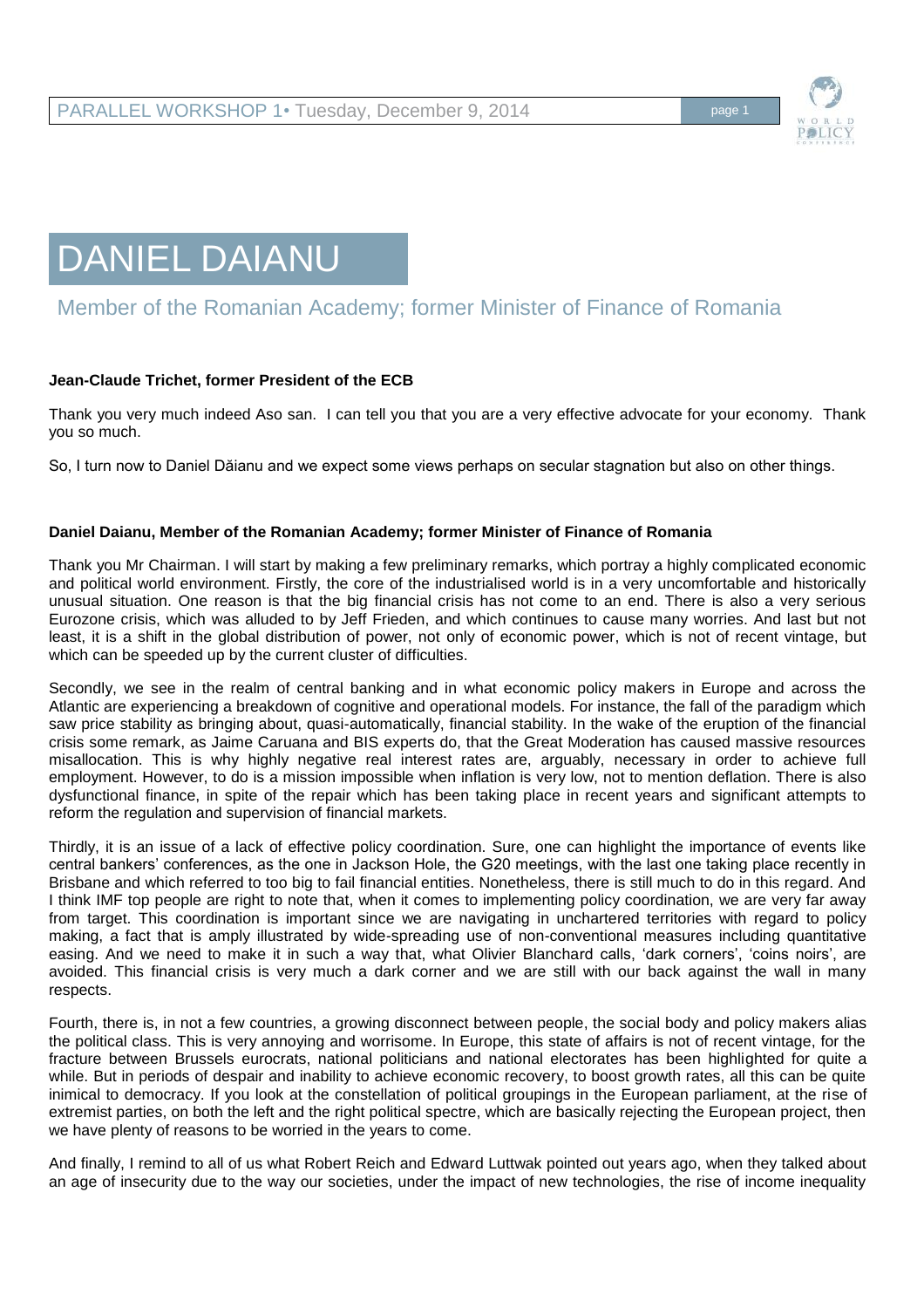

and the pressures of globalization, are evolving. Paul Krugman talked about an age of diminished expectations, which is another way to describe the world we live in as one of increasing uncertainty. Extreme events keep us under constant pressure. All this is very bad because there are economic, institutional, social, and political entailed costs; these costs show up in individual mindsets and in the collective psyche of people. The bottom line is that it is very uncomfortable to lose benchmarks, guidelines, not to tread on solid ground.

Now, let me say a few words on what you suggested I should focus on, what some people call "secular stagnation" –a notion used by Alvin Hansen in 1938 and that was resurrected by Larry Summers at an IMF conference in 2013. In this respect, one needs to distinguish between lower growth and secular stagnation. For instance, Robert Gordon argues that lower growth is inevitable because of the nature of technological change, demographics, etc. which is a view I tend to share. And there is another view (Joel Mokyr, for instance), which argues that we are in the midst of an industrial revolution, that we should not underestimate the power of technological change and its impact on our economies. On the other hand, if the fallout from the current crisis is put aside, there is the reality of slower growth in the past couple of decades; there is a long term slowdown. Now the big question is whether this can turn into a secular stagnation, which is very dangerous for some of the reasons I have already mentioned. Secular stagnation would be linked with effects of the Great Recession, and the misallocation of resources which has been taking place during the Great Moderation decades, with the patter period of time bringing the global financial cycle thesis in the picture. There are dynamics which can give us clues about what is likely to happen. Thus, the Great Moderation period was supported by particular policies, among which easy money, and was accompanied by what could be judged as misleading statistics. We had a very long boom, sustained by a lot of borrowing, and now we have the bust; so, it is not clear to what extent that period of economic growth was solid. It may be that the financial cycle was diverted from its normal course by inappropriate policies. In addition, there is need to look at what I call dysfunctional finance, with oversized banks, which are extracting undue rents from the rest of the economy. Just think about the share of profits held by financial corporations in overall corporate profits in the pre-crisis years; this share does not make sense, it is ridiculous, and it has contributed to resource misallocation, to a lack of investment in infrastructure, to the lack of investment in R&D, to rising income inequality. Then, there is demographics, which is not favourable at all in Europe; there is an ageing of population and an income distribution which does not enhance economic growth. The income distribution-economic growth nexus is a critical one. I make this assertion for, a long period of time, economic growth modelling was based on the trickle down vision. More recent empirical data (see work of Thomas Piketty, Emmanuel Saez, of IMF and OECD experts) indicate a connection between income inequality and economic growth; fairness too plays a role in this equation, and it can be related to corporate social responsibility, to ethical issues. There is also high indebtedness, both public and private in the industrialized world, which can be linked with the global financial cycle. High indebtedness would ask for correction. But how the latter is done is essential. Unless it is done in a proper way, it can get the economic system stuck in a low equilibrium. Unfortunately, clear recipes are not available in this respect. Can one rely on sheer market forces to produce the correction and induce economic recovery? Or there is need for public policies that should prevent intense hysteresis phenomena and the bads of debt deflation. Larry Summers, is quite sceptical about an optimal solution; he sees a trade-off between policies that try to resuscitate economic growth and financial stability. Where I part company with what Jeff Frieden has mentioned is that, in Europe, over borrowing has taken place primarily in advanced economies and there is a lot of over-borrowing by the private sector; it is not only governments which are heavily indebted, not least due to the need to forestall a meltdown of banks. Who is going to undertake this correction? Because there is a lot of over borrowing, of indebtedness in the Netherlands, in Germany, too. So, it is not only a matter of making a deal between creditor and debtor countries. I think this issue goes more profoundly.

In the Eurozone, policy making and dealing with the range of formidable challenges is much more complicated because this area does not have proper institutions. The banking union is a possible way out of a range of major difficulties, but it demands adequate fiscal underpinnings. A "fiscal capacity" as suggested by former the former president of the European Council, Herman van Rompuy, and which implies resource transfers when these are needed, would be a means to deal with asymmetric shocks. Let's not forget that deflation is not something looming on the horizon; it is already a reality in several countries in the Eurozone. What is going to happen if we end up with the three zero's? No growth, deflation and the zero lower bound. Monetary policies are terribly ineffective currently. And un-conventional measures, such as quantitative easing, have their limits too. Therefore, I believe the urgency in the euro area is much bigger and, with all due respect for what the European Commission is trying to do, the Juncker programme has, arguably, to be more daring; there is need for massive public investment, genuine new money, for